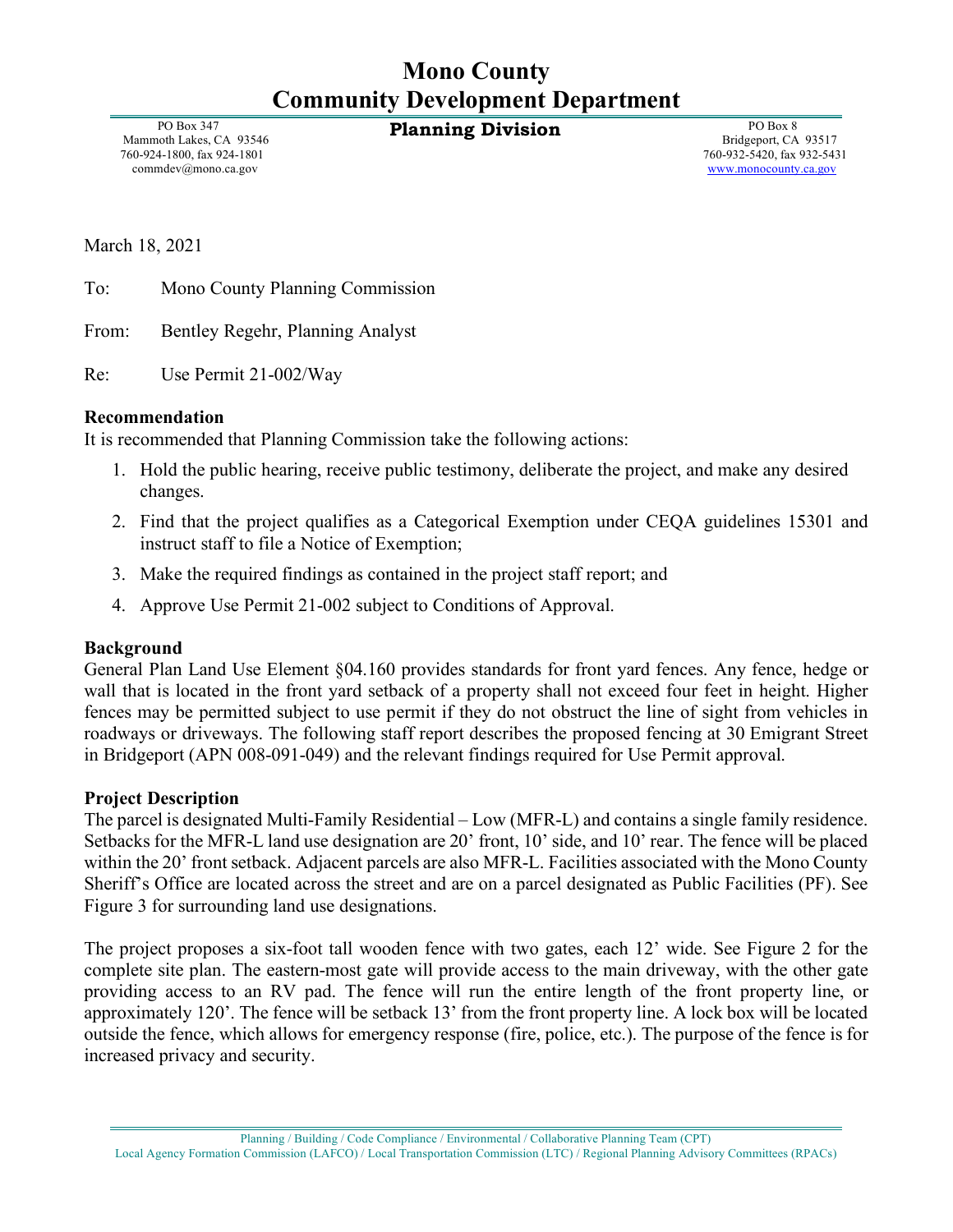Chapter 04.160 states that any fence within the front yard setback exceeding four feet in height may be permitted through Use Permit if the fence does not obstruct the line of sight from vehicles. Given that the fence has a setback of 13' from the property line and is not located on a corner (where turning movements might be made), the line of sight for drivers should not be significantly impacted.

The Mono County General Plan, Conservation/Open Space Element, provides guidance on the design of fences:

*Policy 20.C.2. Future development shall be sited and designed to be in scale and compatible with the surrounding community and/or natural environment,*

*Action 20.C.2.a.(d) The design, color, and building materials for structures, fences, and signs shall be compatible with the natural environment and/or surrounding community.* 

The fence will be solid wood, with a natural brown wood color. The color and design of the proposed fence is not expected to be obtrusive and is reasonably compatible with the residential neighborhood.



**Figure 1: Project Location, 30 Emigrant Street, Bridgeport (APN 008-091-049)**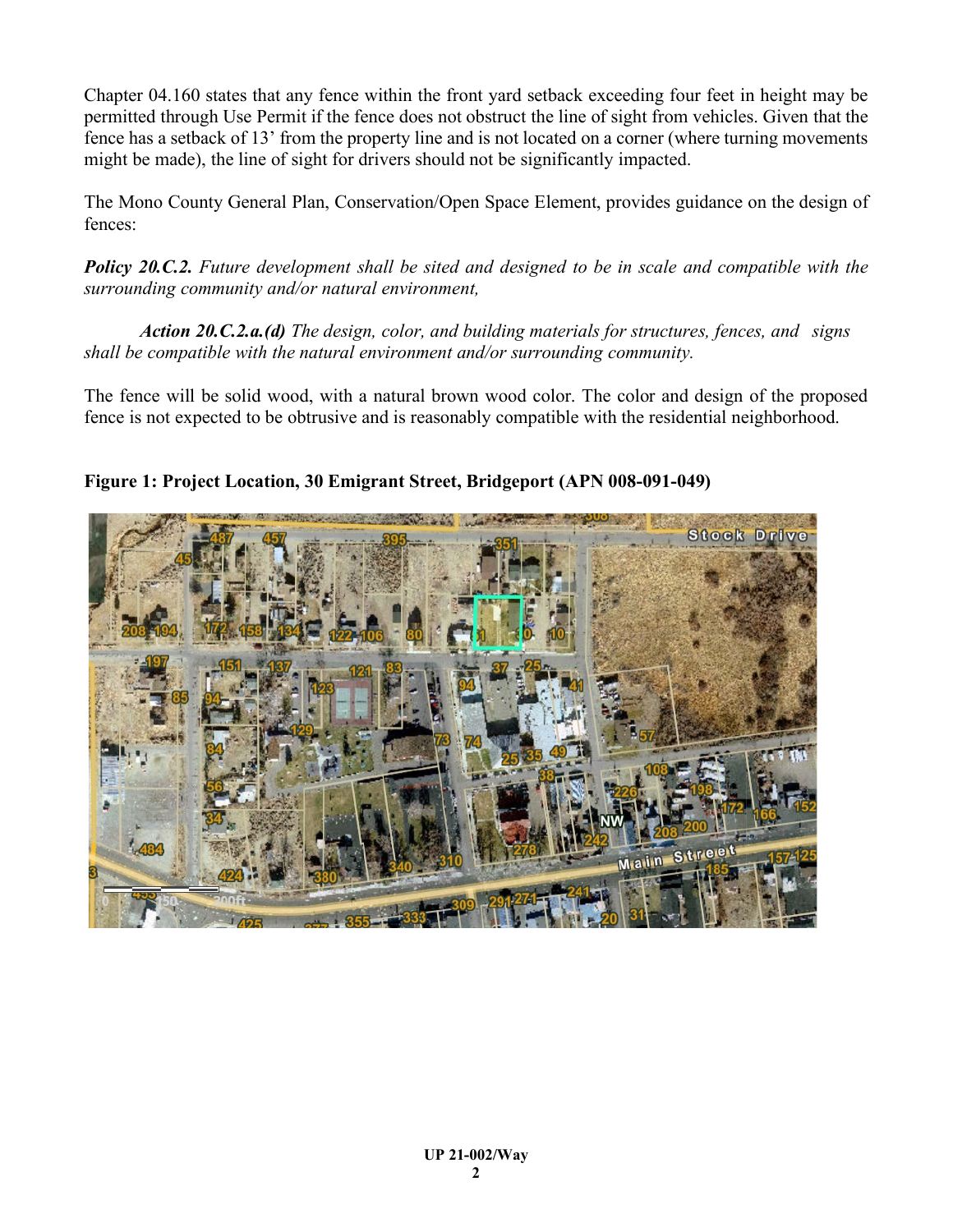### **Figure 2: Site Plan**

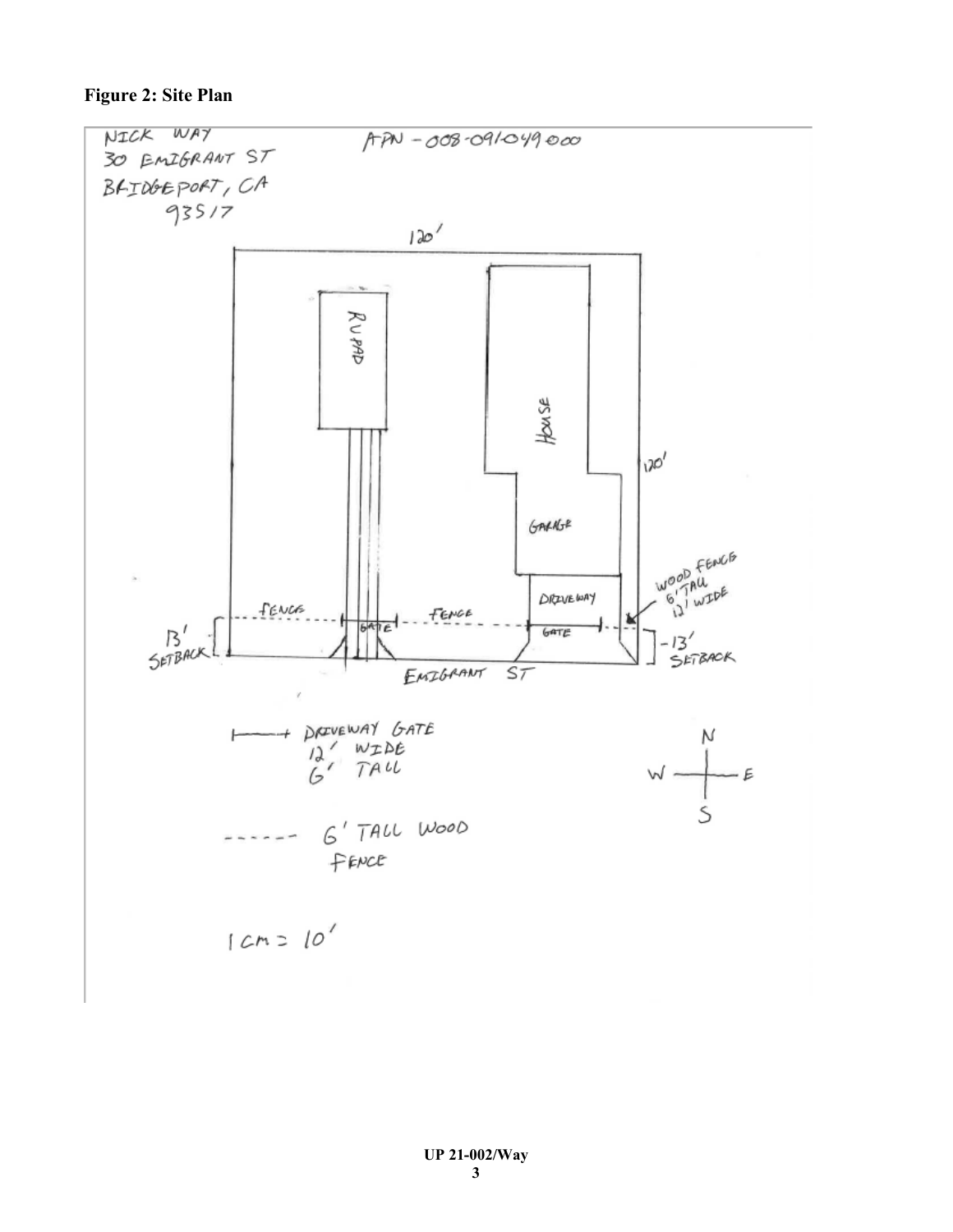## **Figure 3: Surrounding Land Use Designations**



Multi-Family Residential -Low (MFR-L) **Public Facilites (PF)** Estate Residential, Specific Plan (ER, SP) Commerical  $(C)$ 

# **Land Development Technical Advisory Committee (LDTAC)**

The LDTAC reviewed and approved the application for processing on February 1, 2021. The draft conditions of approval for this project will be reviewed at the LDTAC meeting on March 15, 2021.

# **Public Hearing Notice**

A hearing notice was published in the March 7, 2021, issue of The Sheet (see Attachment 1). Notices were also mailed to surrounding property owners within 300 feet of the proposed project. No public comments were received as of the drafting of this staff report.

## **CEQA Compliance**

This Use Permit qualifies for a Class 1 Categorical Exemption under CEQA Guideline 15301. Class 1 consists of the operation, repair, maintenance, permitting, leasing, licensing, or minor alteration of existing public or private structures, facilities, mechanical equipment, or topographical features, involving negligible or no expansion of existing or former use, and includes the addition of fencing. There are no other proposed changes other than construction of the fence.

## **Use Permit Findings**

In accordance with Mono County General Plan, Chapter 32, Processing-Use Permits, the Planning Commission may issue a Use Permit after making certain findings.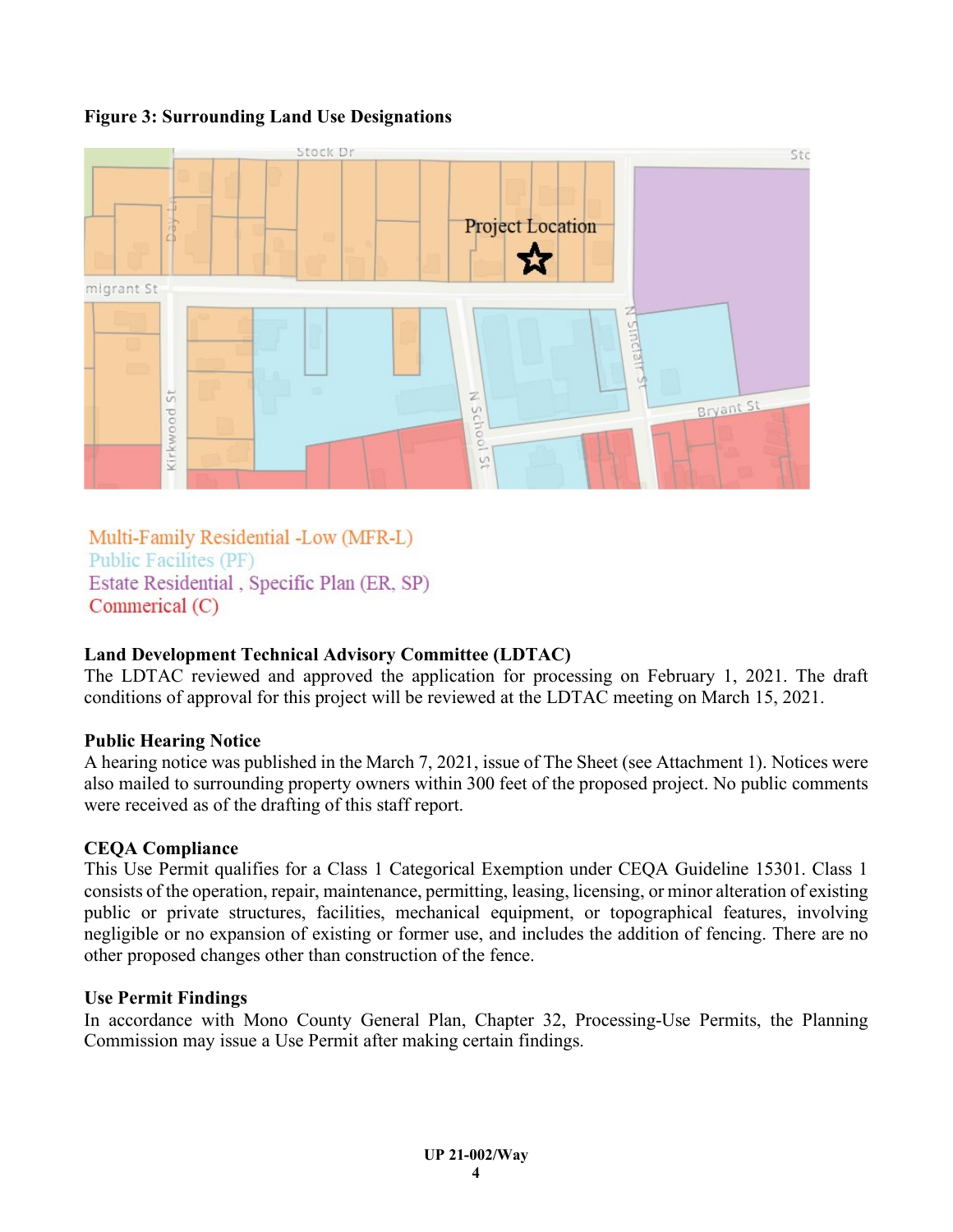Section 32.010, Required Findings:

*1. All applicable provisions of the Mono County General Plan are complied with, and the site of the proposed use is adequate in size and shape to accommodate the use and to accommodate all yards, walls and fences, parking, loading, landscaping, and other required features because:*

> The existing single-family residence is in compliance with General Plan standards, including parking, lot coverage, and setbacks, with the exception of the proposed six-foot tall fence within the front yard setback. The proposed location and height of the fence will not interfere with any existing uses on the property or surrounding properties. Parking, access, and roadway or driveway line of sight will not be affected by the construction of this front yard fence. The fence will provide two access gates and a lock box for emergency services access.

*2. The site for the proposed use related to streets and highways is adequate in width and type to carry the quantity and kind of traffic generated by the proposed use because:*

> The property is accessed from Emigrant Street in Bridgeport. Emigrant Street serves traffic from residences and public facilities (County offices). The proposed fence would not increase the amount of traffic generated and access to the property would not be significantly affected.

3. *The proposed use will not be detrimental to the public welfare or injurious to property or improvements in the area in which the property is located because:* 

> In order to qualify for Use Permit approval, any fence over four feet in height located in a front yard setback must not interfere with the line of sight for vehicles, in accordance with Land Use Element 04.160. Given the 13' setback from the front property line and that the property is not located on a corner lot where vehicular turning movements may be prevalent, the fence is not expected to obstruct the line of sight of drivers.

> The fence will also comply with design guidelines set forth in Policy 20.2.C. of the Conservation/Open Space Element, as referenced in the project description section above. The fence will be made from natural materials and is not expected to be incongruent with the surrounding neighborhood.

- *4. The proposed use is consistent with the map and text of the Mono County General Plan because:*
	- a. The proposed use is not expected to cause significant environmental impacts or be detrimental to surrounding property or traffic.
	- b. The proposed use is consistent with Land Use Element and Conservation/Open Space Element policies, including Land Use Element 04.160, which allows for front yard fences greater than four height in height with a Use Permit.

This staff report has been reviewed by the Community Development Director.

## **ATTACHMENTS**

Attachment 1 – Public Hearing Noticing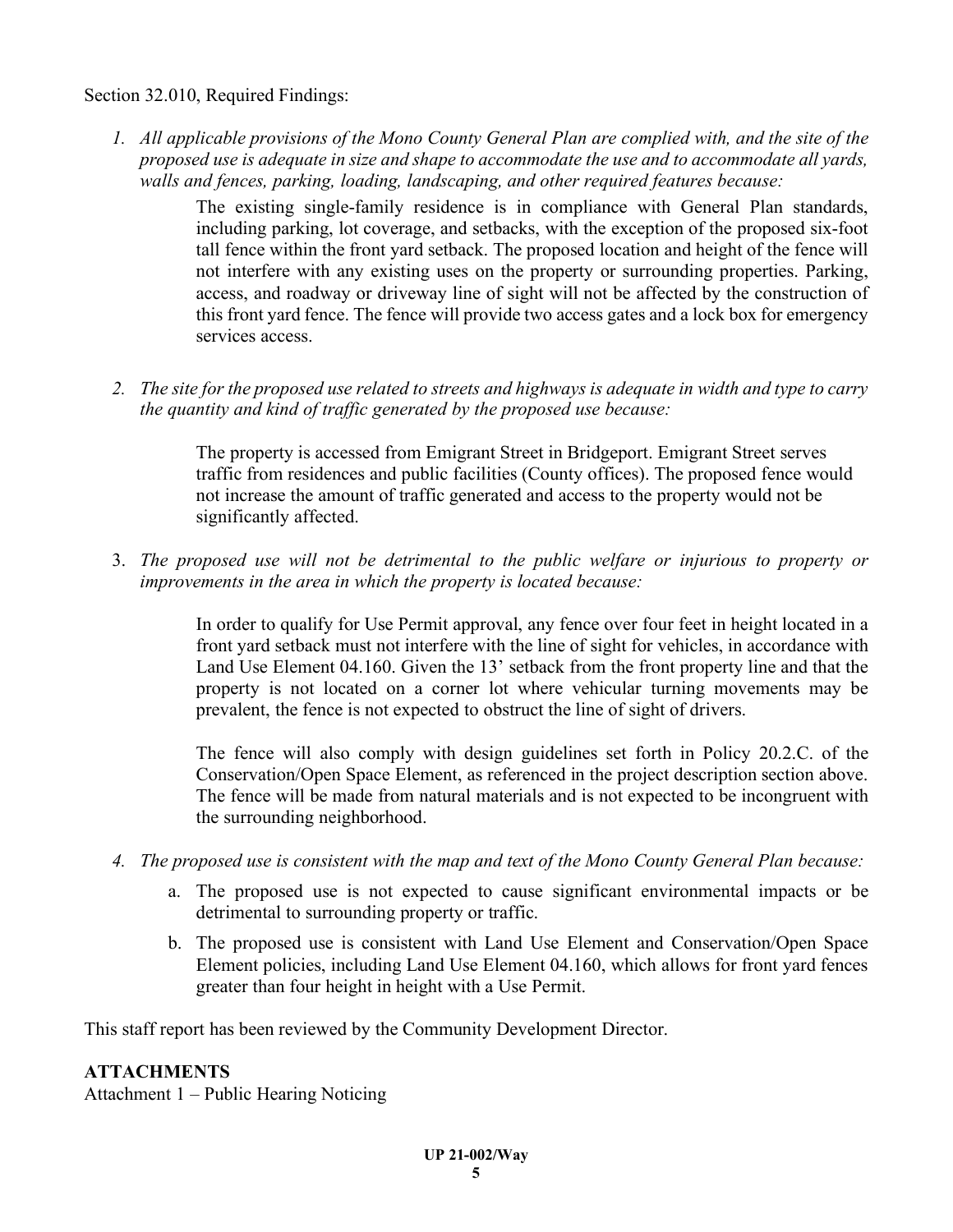**MONO COUNTY**

**Planning Division**

# **DRAFT NOTICE OF DECISION & USE PERMIT**

**USE PERMIT:** 21-002 **APPLICANT:** Nick Way

**APN:** 008-091-049

**PROJECT TITLE:** Residential Fence/Way

**PROJECT LOCATION:** 30 Emigrant Street, Bridgeport, CA

#### **CONDITIONS OF APPROVAL**

See attached Conditions of Approval

ANY AFFECTED PERSON, INCLUDING THE APPLICANT, NOT SATISFIED WITH THE DECISION OF THE COMMISSION, MAY WITHIN TEN (10) DAYS OF THE EFFECTIVE DATE OF THE DECISION, SUBMIT AN APPEAL IN WRITING TO THE MONO COUNTY BOARD OF SUPERVISORS.

THE APPEAL SHALL INCLUDE THE APPELLANT'S INTEREST IN THE SUBJECT PROPERTY, THE DECISION OR ACTION APPEALED, SPECIFIC REASONS WHY THE APPELLANT BELIEVES THE DECISION APPEALED SHOULD NOT BE UPHELD AND SHALL BE ACCOMPANIED BY THE APPROPRIATE FILING FEE.

#### **DATE OF DECISION/USE PERMIT APPROVAL:** March 18, 2021 **EFFECTIVE DATE USE PERMIT:** March 28, 2021

This Use Permit shall become null and void in the event of failure to exercise the rights of the permit within one (1) year from the date of approval unless an extension is applied for at least 60 days prior to the expiration date.

Ongoing compliance with the above conditions is mandatory. Failure to comply constitutes grounds for revocation and the institution of proceedings to enjoin the subject use.

#### **MONO COUNTY PLANNING COMMISSION**

**DATED:** March 18, 2021

- cc: X Applicant
	- Public Works
	- X Building
	- X Compliance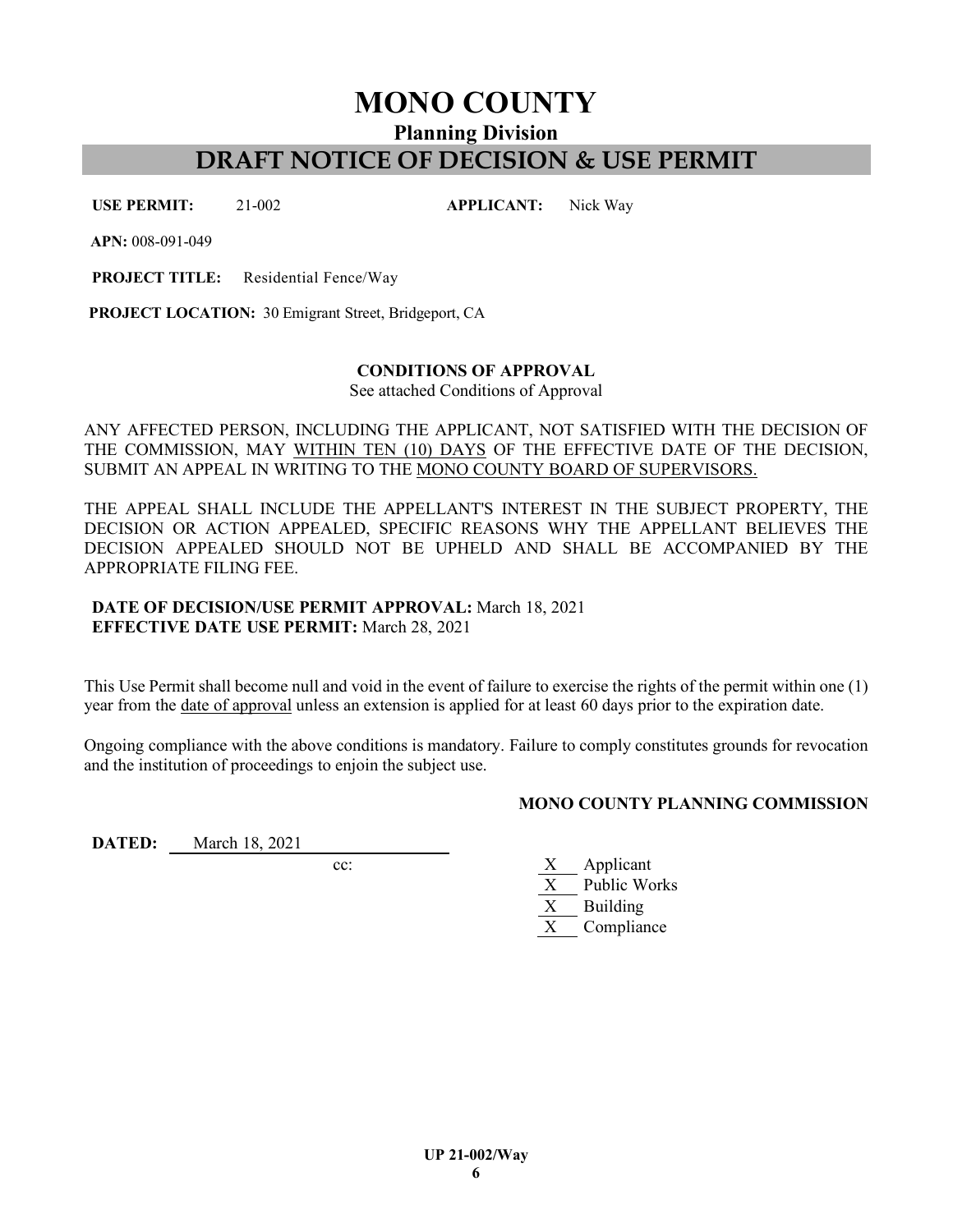## **CONDITIONS OF APPROVAL**

Use Permit 21-002/Way

- 1. All development shall meet requirements of the Mono County General Plan, Mono County Code, and project conditions.
- 2. Project shall comply with all Mono County Building Division and Public Works requirements.
- 3. Project shall be in substantial compliance with project description and site plan in the staff report.
- 4. The fence shall not obstruct the vision of drivers, in accordance with Land Use Element 04.160.
- 5. Revocation: The Commission may revoke the rights granted by a use permit and the property affected thereby shall be subject to all of the provisions and regulations of the Land Use Designations and Land Development Regulations applicable as of the effective date of revocation. Such revocation shall include the failure to comply with any condition contained in the use permit or the violation by the owner or tenant of any provision pertaining to the premises for which such use permit was granted. Before the Commission shall consider revocation of any permit, the Commission shall hold a public hearing thereon after giving written notice thereof to the permittee at least 10 days in advance of such hearing. The decision of the Commission may be appealed to the Board of Supervisors in accordance with Chapter 47, Appeals, and shall be accompanied by an appropriate filing fee.
- 6. Termination: Per section 32.060 of the Land Use Element, a use permit shall terminate and all rights granted therein shall lapse, and the property affected thereby shall be subject to all the provisions and regulations applicable to the land use designation in which such property is classified at the time of such abandonment, when any of the following occur:
	- There is a failure to commence the exercise of such rights, as determined by the Director, within two years from the date of approval thereof or as specified in the conditions. If applicable, time shall be tolled during litigation. Exercise of rights shall mean substantial construction or physical alteration of property in reliance with the terms of the use permit;
	- There is discontinuance for a continuous period of one year, as determined by the Director, of the exercise of the rights granted; and
	- No extension is granted as provided in Section 32.070.
- 7. Extension: If there is a failure to exercise the rights of the use permit within two years (or as specified in the conditions) of the date of approval, the applicant may apply for an extension for an additional one year. Only one extension may be granted. Any request for extension shall be filed at least 60 days prior to the date of expiration and shall be accompanied by the appropriate fee. Upon receipt of the request for extension, the Planning Division shall review the application to determine the extent of review necessary and schedule it for public hearing. Conditions of approval for the use permit may be modified or expanded, including revision of the proposal, if deemed necessary. The Planning Division may also recommend that the Commission deny the request for extension.
- 8. If any of these conditions are violated, this permit and all rights hereunder may be revoked in accordance with Section 32.080 of the Mono County General Plan, Land Development Regulations.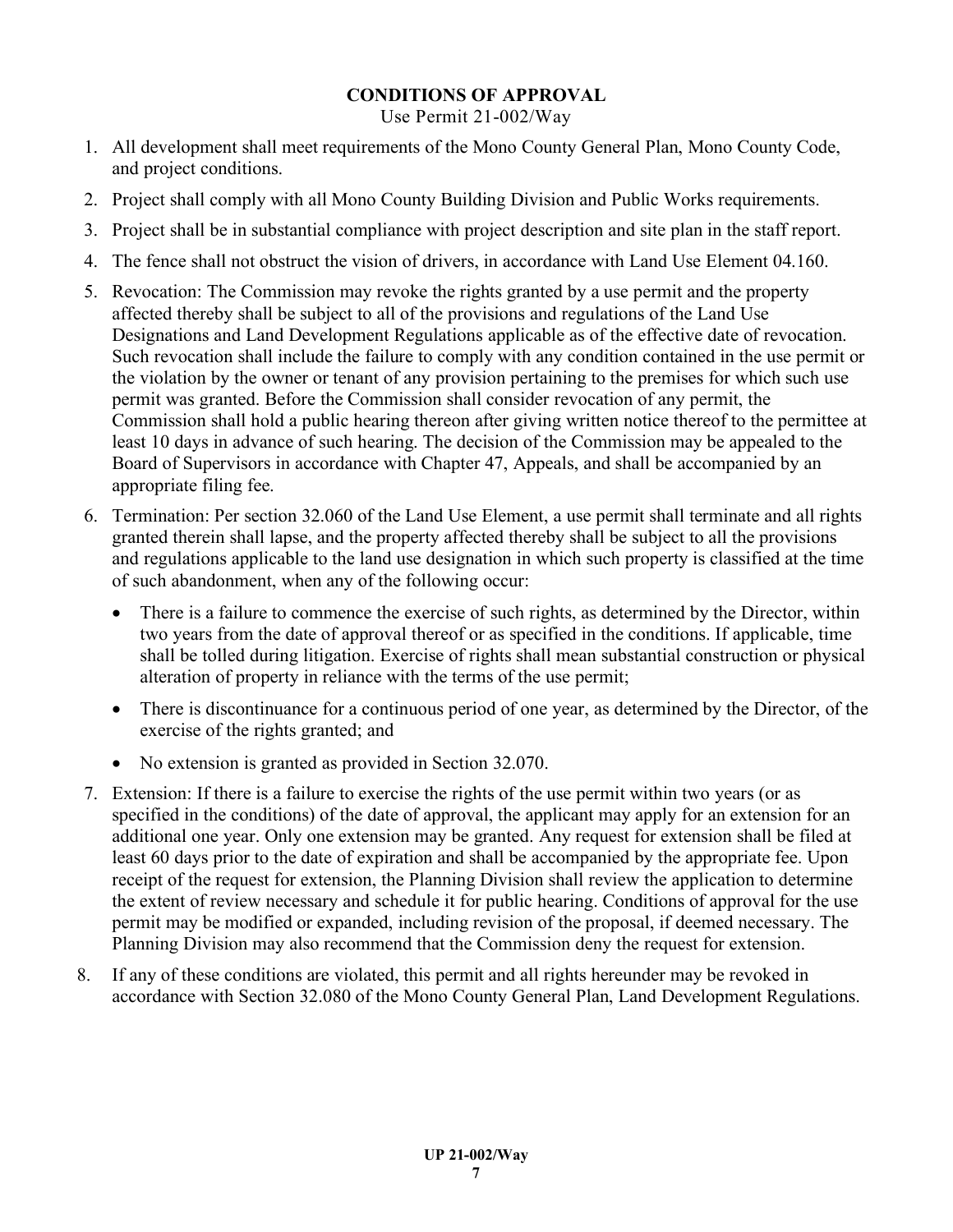## **ATTACHMENT 1 – PUBLIC HEARING NOTICING**

March 3, 2021

To: The Sheet

From: Heidi Willson

Re: Legal Notice for **March 6** edition

Invoice: Stephanie Butters, PO Box 347, Mammoth Lakes, CA 93546

#### **NOTICE OF PUBLIC HEARING**

NOTICE IS HEREBY GIVEN that the Mono County Planning Commission will conduct a public hearing at a Special Meeting on **March 18, 2021**. As authorized by Gov. Newsom's Executive Orders, N-25-20 and N-29- 20, the meeting will be accessible remotely by live cast at:<https://zoom.us/join> and by telephone at: 669-900- 6833 (Meeting ID# is 926 8138 6245) where members of the public shall have the right to observe and offer public comment, to consider the following: **10:05 a.m. Use Permit 21-002/Way.** The proposal is for a six foot tall front yard wooden fence at 30 Emigrant Street in Bridgeport (APN 008-091-049). General Plan, Land Use Element 04.160, allows for front yard fences greater than four feet, with approval of a Use Permit. The property is designated Multi-Family Residential – Low (MFR-L). In accordance with the California Environmental Quality Act, a Notice of Exemption will be filed. Project materials are available for public review online at <https://monocounty.ca.gov/planning-commission> and hard copies are available for the cost of reproduction by calling (760) 924-1800. INTERESTED PERSONS are strongly encouraged to attend the livecast meeting by phone or online, and to submit comments to the Secretary of the Planning Commission, PO Box 347, Mammoth Lakes, CA, 93546, **by 5 pm on Wednesday, March 16,** to ensure timely receipt, by email at [cddcomments@mono.ca.gov,](mailto:cddcomments@mono.ca.gov) or via the livecast meeting (technology permitting). If you challenge the proposed action(s) in court, you may be limited to raising only those issues you or someone else raised at the public hearing described in this notice, or in written correspondence delivered to Secretary to the Planning Commission at, or prior to, the public hearing.

###